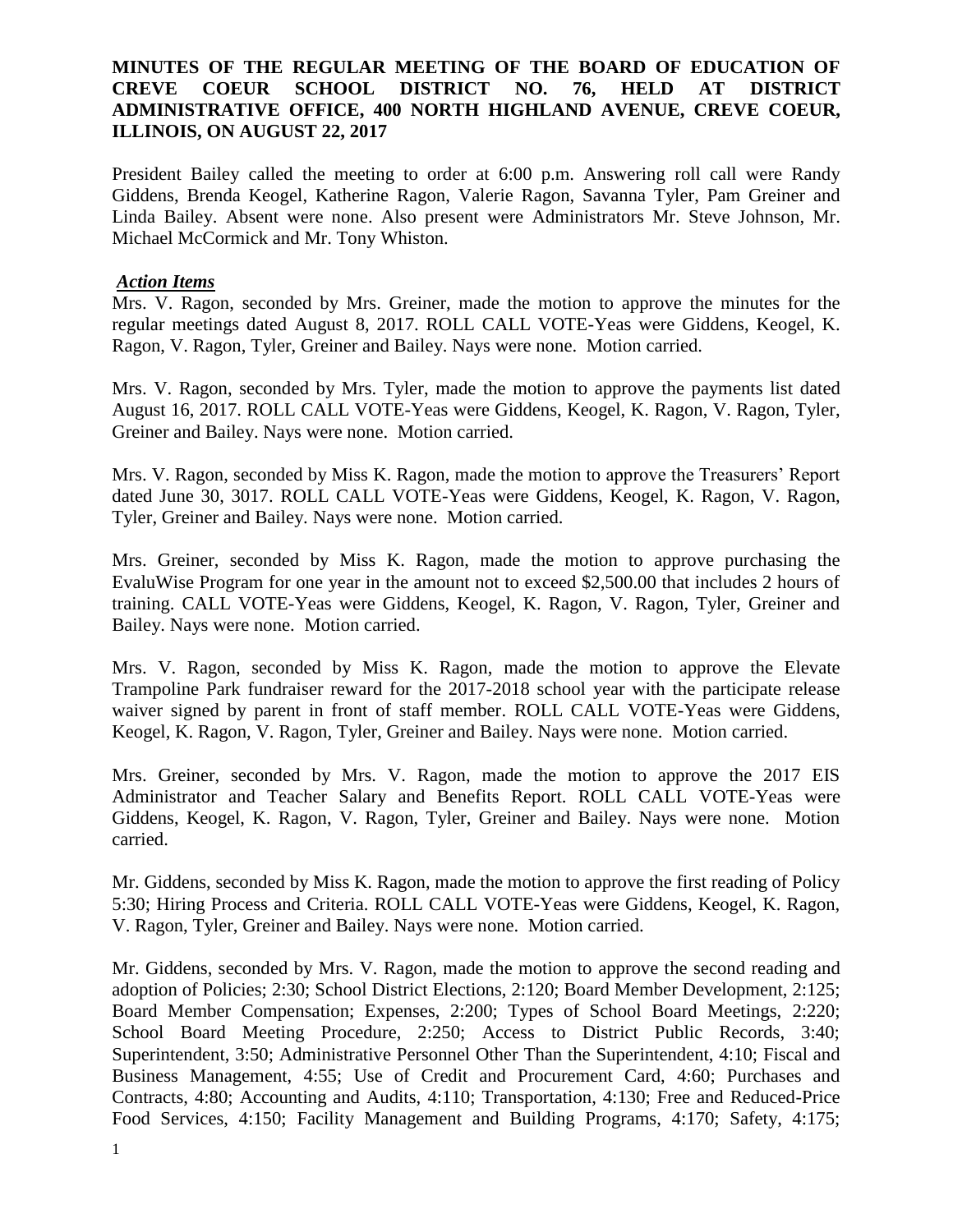Convicted Child Sex Offender Screening; Notifications, 5:10; Equal Employment Opportunity and Minority Recruitment, 5:100; Staff Development Program, 5:125; Personal Technology and Social Media; Usage and Conduct, 5:185; Family and Medical Leave, 5:190; Teacher Qualifications, 5:250; Leaves of Absence, 5:260; Student Teachers, 5:280; Duties and Qualifications, 5:330; Sick Days, Vacation, Holidays, and Leaves, 6:15; School Accountability, 6:50; School Wellness, 6:60; Curriculum Content, 6.140; Education of Homeless Children, 6:145; Migrant Students, 6:160;

English Learners, 6:170; Title I Programs, 6:340; Student Testing and Assessment Program, 7:15; Student and Family Privacy Rights, 7:30; Student Assignment and Intra-District Transfer, 7:50; School Admissions and Student Transfers To and From Non-District Schools, 7:60; Residence,7;70; Attendance and Truancy, 7:250; Student Support Services, 7:260; Exemption from Physical Education, 7:270; Administering Medicines to Students, 7:305; Student Athlete Concussions and Head Injuries, 7:310; Restrictions on Publications; Elementary Schools, 7:340; Student Records, 8:30; Visitors to and Conduct on School Property, 8:70; Accommodating Individuals with Disabilities, and 8:100; Relations with Other Organizations and Agencies. ROLL CALL VOTE-Yeas were Giddens, Keogel, K. Ragon, V. Ragon, Tyler, Greiner and Bailey. Nays were none. Motion carried.

Mr. Giddens, seconded by Mrs. V. Ragon, made the motion to adopt Administrative Procedures 2:200-AP; Types of School Board Meetings, 2:250-AP1; Access to and Copying of District Public Records, 2:250-AP2; Protocols for Record Preservation and Development of Retention Schedules, 4:60-AP1; Purchases, 4:60-AP3; Criminal History Records Check of Contractor Employees, 4:80-AP; Checklist for Internal Controls, 4:170-AP5; Unsafe School Choice Option, 4:175-AP1; Criminal Offender Notification Laws; Screening, 5:30-AP2; Investigations, 5:250-AP; School Visitation Leave, 6:140-AP; Education of Homeless Children, 6:170-AP1; Checklist for Development, Implementation, and Maintenance of Parent and Family Engagement Compacts for Title I Programs, 6:170-AP2; Notice to Parents Required by Elementary and Secondary Education Act, McKinney-Vento Homeless Assistance Act, and Protection of Pupil Rights Act, 7:60-AP1; Challenging a Student's Residence Status, 7:60-AP2; Establishing Student Residency, 7:270-AP1; Dispensing Medication, 7:305-AP; Program for Managing Student Athlete Concussions and Head Injuries, 7:310-AP; Guidelines for Student Distribution of Non-School Sponsored Publications, 7:340-AP1; School Student Records, and 8:95-AP; Parental Involvement. ROLL CALL VOTE-Yeas were Giddens, Keogel, K. Ragon, V. Ragon, Tyler, Greiner and Bailey. Nays were none. Motion carried.

Mr. Giddens, seconded by Mrs. Greiner, made the motion to adopt Policy Exhibits 2:125-E1; Board Member Expense Reimbursement Form, 2:125-E2; Board Member Estimated Expense Approval Form, 2:125-E3; Resolution to Regulate Expense Reimbursements, 2:220-E1; Board Treatment of Closed Meeting Verbatim Recordings and Minutes, 2:220-E2; Motion to Adjourn to Closed Meeting, 2:220-E4; Open Meeting Minutes, 2:220-E5; Semi-Annual Review of Closed Meeting Minutes, 2:220-E6; Log of Closed Meeting Minutes, 2:220-E7; Access to Closed Meeting Minutes and Verbatim Recordings, 2:220-E8; School Board Records Maintenance Requirements and FAQs, 2:250-E2; Immediately Available District Public Records and Web-Posted Reports and Records, 5:190-E1; Notice to Parents of Their Right to Request Their Child's Classroom Teachers' Qualifications, 5:190-E2; Notice to Parents When Their Child is Assigned To or Has Been Taught for at Least Four Straight Weeks By a Teacher Who Does Not Meet Applicable State Certification/Licensure Requirements, 5:190-E3; Letter to Teacher Who Does Not Meet Applicable State Certification/Licensure Requirements for the Grade Level and Subject Area of Assignment, 6:170-AP1, E1; District Level Parent and Family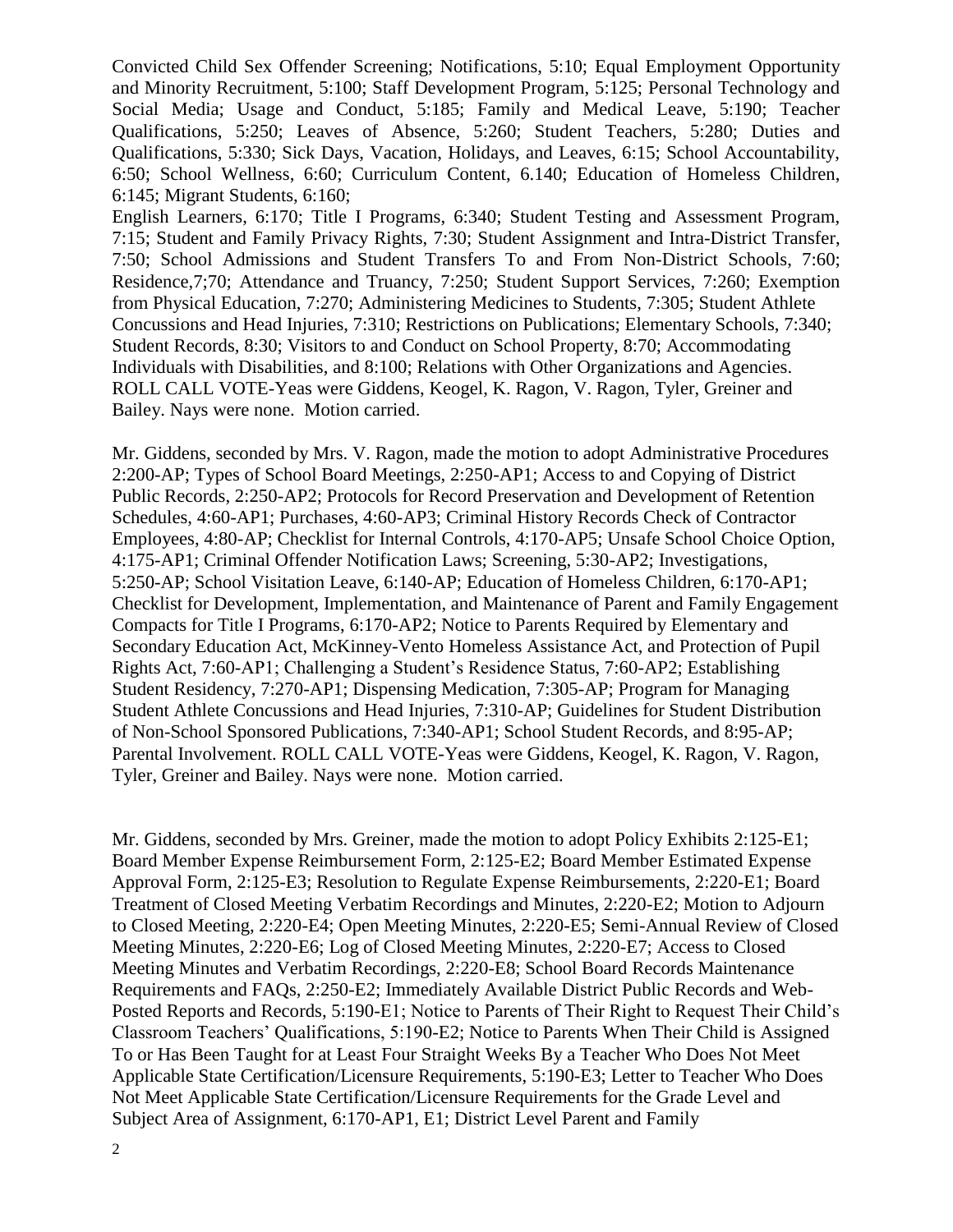Engagement Compact, 6:170-AP1, E2; School-Level Parent and Family Engagement Compact, 6:170-AP2, E1; District Annual Report Card Required by Every Student Succeeds Act (ESSA), 7:60-AP2, E1; Letter of Residence from Landlord in Lieu of Lease, 7:60-AP2, E2; Letter of Residence to Be Used When the Person Seeking to Enroll a Student Is Living with a District Resident, 7:60-AP2, E3; Evidence of Non-Parent's Custody, Control, and Responsibility of a Student, and 7:340-AP1, E1; Notice to Parents/Guardians and Students of Their Rights Concerning a Student's School Records with revisions to Exhibit 2:125-E3. ROLL CALL VOTE-Yeas were Giddens, Keogel, K. Ragon, V. Ragon, Tyler, Greiner and Bailey. Nays were none. Motion carried.

## **Information Items**

President Bailey updated the Board of upcoming events. Next Board meeting is September  $12<sup>th</sup>$ , Central Illinois Valley Division Dinner meeting is October  $26<sup>th</sup>$  at Dunlap, and the Chicago Conference is November  $17<sup>th</sup>$  through November  $19<sup>th</sup>$ .

The Board was in consensus to have the Village remove the shed from behind Homewood Heights. Mrs. Keogel will make arrangements to have the shed removed.

Mr. Whiston updated the Board regarding student achievement. Discussion regarding PARCC scores will be placed on the next Agenda.

Mr. Johnson updated the Board regarding student enrollment, Teacher Institute Day, Meet Your Teacher Night, student breakfast and lunch counts, MAPS testing, Fannie May fundraiser, Student Council activities and DARE Instruction.

Mr. McCormick updated the Board regarding Kindergarten Round-Up and Meet Your Teacher Night, new carpet, student enrollment, Veterans fundraiser, camera training, scheduled power outage, PBIS training, safety drills, Kindergarten color days and school nurse.

#### *Closed Session*

Mrs. V. Ragon, seconded by Miss K. Ragon, made the motion to enter into executive session for Appointment, Employment, Compensation, Discipline, Performance, or Dismissal of Specific Employee(s) of the Public Body, Student Matters, Collective Bargaining Matters between the Public Body and the Exclusive Representatives of its Employees and Review of Executive Session Minutes from the regular meeting held July 18, 2017 at 8:07 p.m. ROLL CALL VOTE-Yeas were Giddens, Keogel, K. Ragon, V. Ragon, Tyler, Greiner and Bailey. Nays were none. Motion carried.

(WHEREUPON THE BOARD ENTERED INTO EXECUTIVE SESSION AT 8:07 P.M.)

# *Resume Regular Session*

Mrs. V. Ragon, seconded by Miss K. Ragon, made the motion to resume regular session at 10:08 p.m. ROLL CALL VOTE-Yeas were Giddens, Keogel, K. Ragon, V. Ragon, Tyler, Greiner and Bailey. Nays were none. Motion carried.

Mrs. V. Ragon, seconded by Miss K. Ragon, made the motion to employ Julie Wettstein as the 7<sup>th</sup> Grade Basketball Coach for the 2017-2018 school year. ROLL CALL VOTE-Yeas were Giddens, Keogel, K. Ragon, V. Ragon, Tyler, Greiner and Bailey. Nays were none. Motion carried.